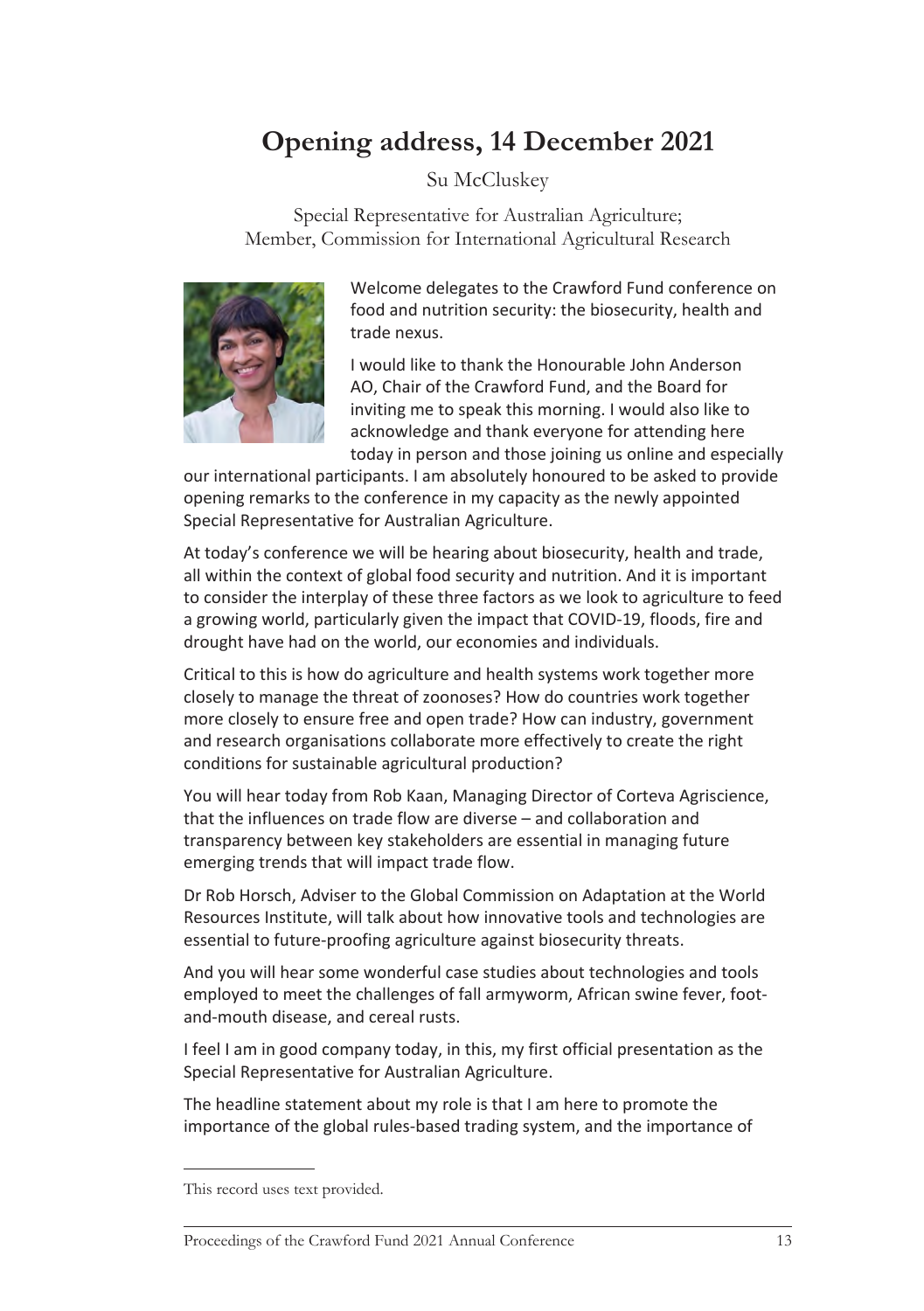international standard-setting bodies in supporting safe, sustainably produced, affordable food and fibre.

But today I would like to provide you with some context for the creation of the role, and then some thoughts on what I think I can bring to it. And I am interested in exploring how I may support you in your work in trade, biosecurity policy, regulation and technology, and building connections across health and agricultural systems.

First, to some context.

Australia exports over 70 per cent of our agricultural produce, and the global rules-based system for trade is key to agricultural exports.

Trade is not just important to Australian farmers but to everyone. Global food security depends on it.

As you might be aware, there is this beast called the agricultural multilateral system – it is complex in its structure, its rules and its procedures, but it underpins trade in food and fibre and all the inputs required to produce it.

This system has been operating, both at the policy and leaders level and at the highly technical level for some 75 years. It has been credited as the system that has smoothed the volatility that keeps nations vulnerable to poverty and food insecurity and has helped lift the economic standing of many countries.

It is the system that Australia, as a mid-sized economy, has benefited from economically, underpinning our access to safe food and creating opportunities for our farmers to export their produce.

And it is the system that has allowed Australia to say no to imports that might introduce exotic pests and diseases.

My role is to promote our ongoing commitment to the multilateral system and to the rules-based order as a sound basis to meet the global challenges.

Australia, and particularly the Department of Agriculture, Water and the Environment (DAWE), puts a lot of effort into supporting the institutions that underpin Australian farmers' access to trade. We do this through Agriculture counsellors based in 16 countries and through the technical experts that live and breathe the rules, the procedures and the principles of standard setting.

You will hear later today from Nicola Hinder, First Assistant Secretary of the Exports and Veterinary Services Division within DAWE, how the standards set by these bodies are integral to maintaining a transparent, rules-based trading environment and reducing risk for those operating in the increasingly connected global value chain.

But the multilateral system and its institutions and principles – including the highly technical institutions – are under challenge. And this matters.

It matters if the role of global trade in supporting global food security is dismissed, and that national self-sufficiency and slogans of buy local are being promoted as the only way to ensure cleaner, greener and affordable food.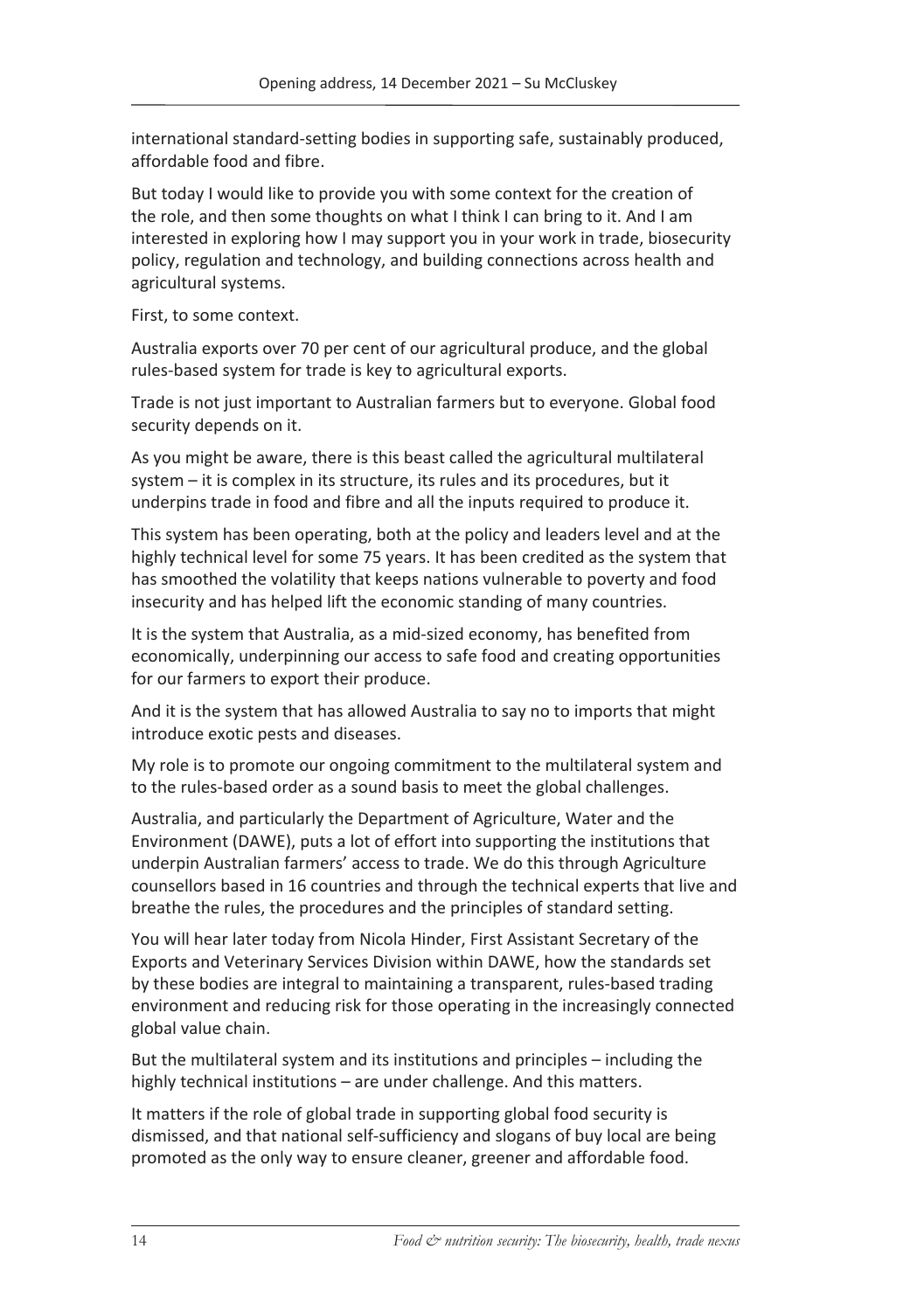It matters that Australia acknowledges that some countries are better off with a hazard-based approach for chemical use rather than Australia's risk-based approach. Context matters. Differing national capabilities matter. Just as it matters that no one trading bloc or country should seek to have its standards of sustainable agricultural production accepted as the global standard.

Our eyes and our agreements should be on the outcome – sustainable economic, social and environmental production and trade in food and fibre. There is something quite perverse in being prescriptive, at a global scale, on how that outcome is achieved. But the outcome being sought is vital, not just for one country, but for the world.

What works on the average 80 ha wheat farm in northern France will not work for the 800 ha wheat farm in Western Australia. But that is the sort of challenge the multilateral system and institutions are under.

It matters that we continue to allow nuance and context to be part of decisionmaking, be it around measures to reduce greenhouse gases, to promote biodiversity conservation or to increase the productivity of our farm operations.

Our international standard-setting bodies allow for that nuance. Simplistic headlines and scare campaigns do not.

For instance, with respect to climate change and emission reductions, we need to address the impact of fossil fuel subsidies on the production of greenhouse gases. But we also need to address the impact of the support for domestic agriculture provided by so many of our trade competitors, which also contributes to the production of greenhouse gases and undermines environmental sustainability.

So, what will I be doing in this clearly complicated space?

Part of my role will be to promote outcomes-based approaches, not prescriptive approaches, and to counter simplifications with reference to scientific decisions.

I will support a more prominent public leadership role, emphasising the importance of trade for global food security and the critical role that standardsetting bodies play in setting science-based and risk-based rules for trade.

I will highlight the importance of countries investing in and abiding by the rules and standards that govern agricultural trade.

An important part of this will be to recognise differences in country circumstances, and that a one-size-fits-all approach to issues such as chemical use or animal welfare just does not work.

I will highlight the fantastic Australian practices to help to counter misperceptions about Australian agriculture.

And I will be particularly focused on supporting Australia's commitment to science-based and risk-based decision making within that multilateral system.

So why me in this new role?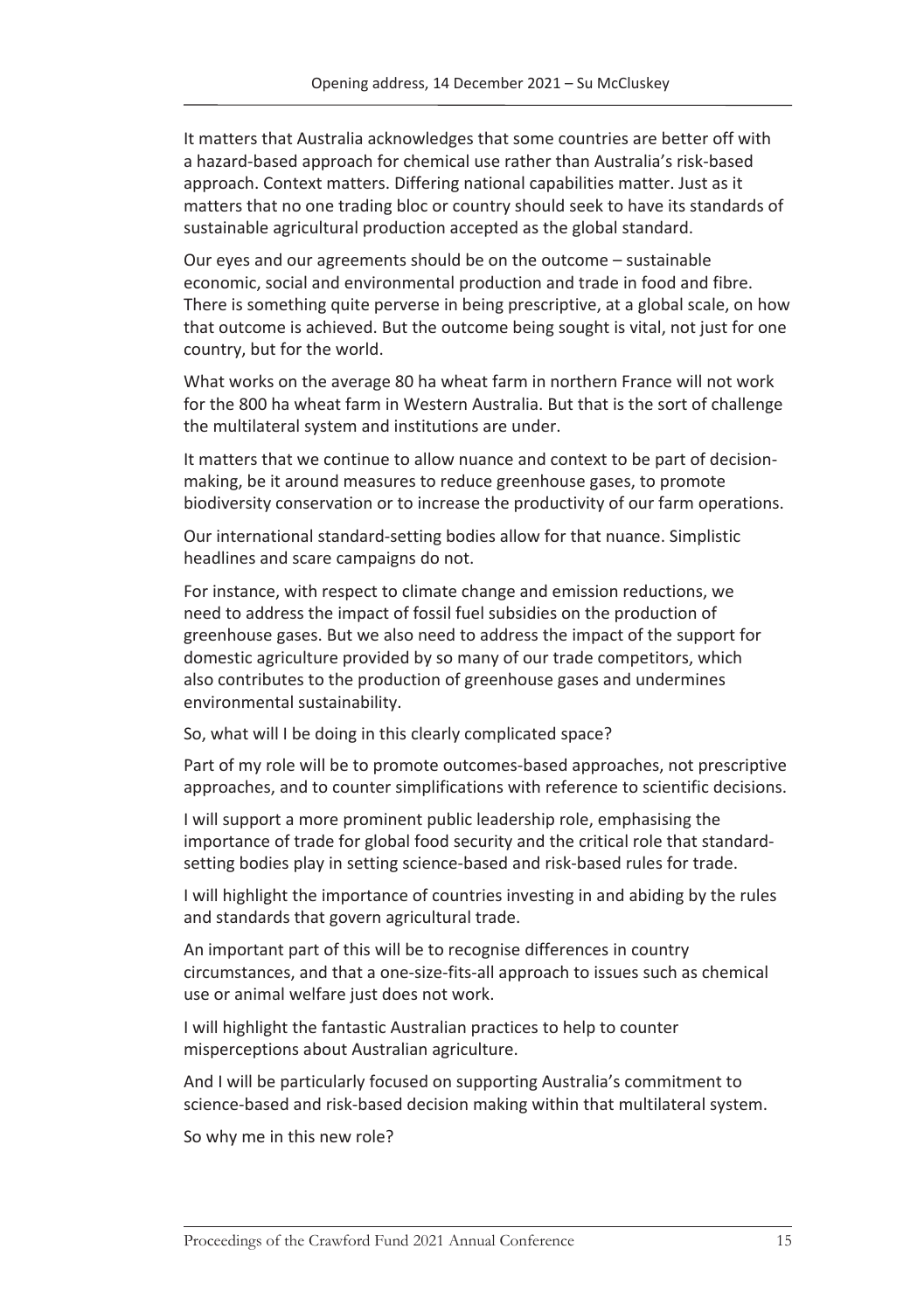

Well, I come with a very strong background in risk-based and rules-based systems, as well as coming with an agricultural background. And being the first in a role is not new to me. I was the inaugural head of the Office of Best Practice Regulation and the inaugural CEO of the Regional Australia Institute. I have been a policy director at the National Farmers' Federation and CEO of the Council of RDCs. I am also a Director on the Boards of LiveCorp, the NSW Rice Marketing Board and the Australasian Pork Research Institute. And I am an ACIAR Commissioner.

When I am not doing all that, I am a beef cattle farmer not far from here.

I am really excited about this role and look forward to highlighting the importance of science and risk in the engagements I will have.

At the moment, I am doing a lot of listening. I am meeting with government, industry and research organisations that are engaged in this multilateral space.

And given my role straddles industry and government, I want to work closely with industry to encourage their involvement in the multilateral system.

I want to discuss with industry why it is important that we engage in the big policy debates on the various world stages, as well as in the highly technical standard-setting bodies.

Through my work with them, I expect to better understand the issues faced by agricultural producers and exporters as well as building up a bank of case studies to support my international representation.

I will be an additional resource for international engagement and will work with the many government efforts already underway, including speaking one on one with officers based around the world supporting Australian agricultural trade.